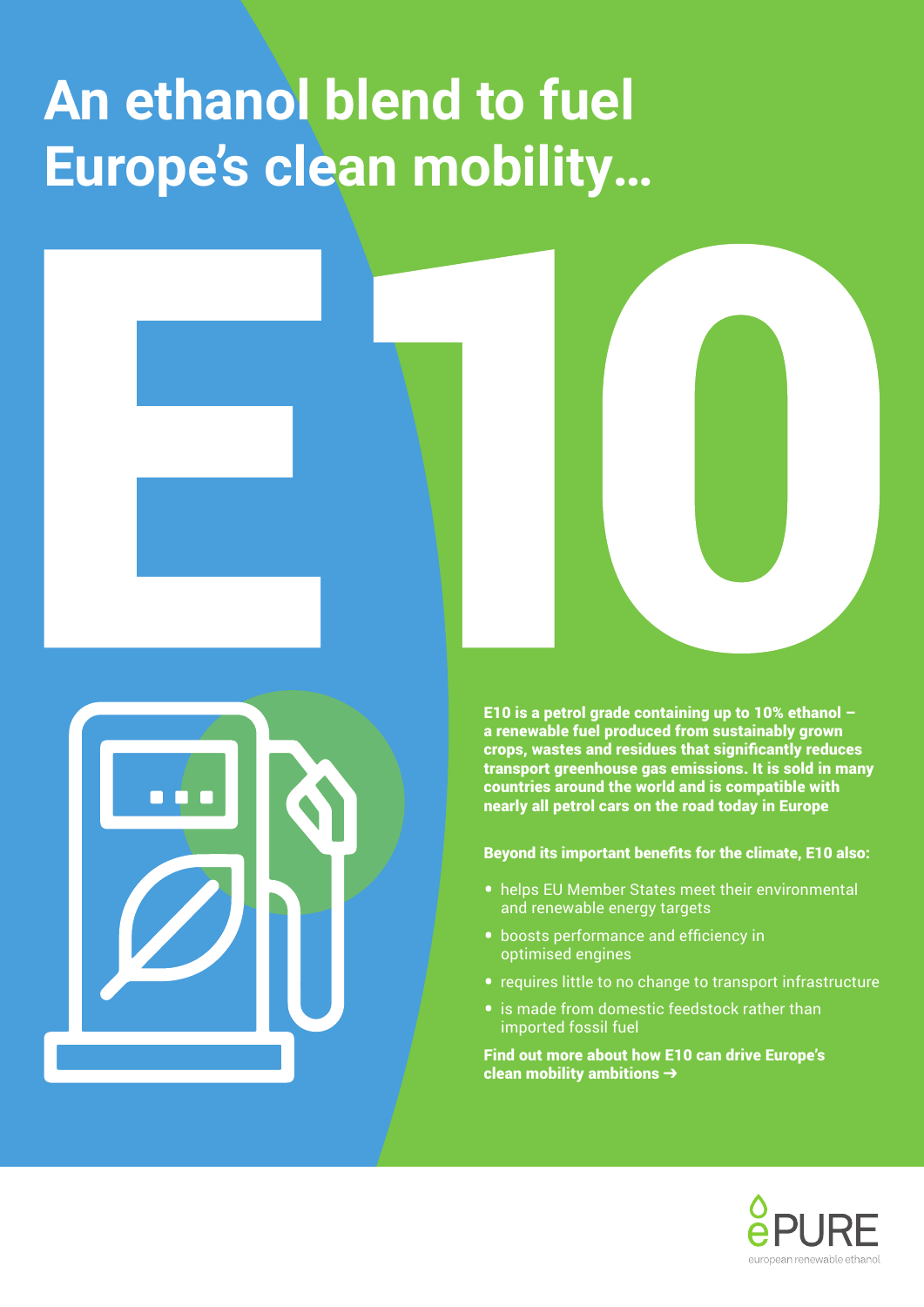

# **What is E10?**

- E10 is a **petrol grade that contains up to 10% renewable ethanol** in volume, made from biomass feedstock such as crops, wastes and residues
- E10 is the European test fuel for type approval fuel consumption and emission testing of petrol cars. It is currently **available widely at petrol pumps in Belgium, Bulgaria, Finland, France, Germany, Luxembourg and Romania**, as well as sporadically in other European countries
- Other countries, including Lithuania, the Netherlands and the U.K. **are considering or in the process of adopting E10**

# **Why use E10?**

- **Renewable ethanol reduces greenhouse gas emissions** more than 70% on average compared to fossil fuels such as petrol. The more ethanol blended in, the better the results. Widespread **adoption of E10 across Europe will boost the EU's ability to meet its targets for transport decarbonisation and renewable energy incorporation**
- Ethanol can also have benefits for engine performance. It **boosts the octane rating when blended with petrol**<sup>1</sup>**, allowing the development of more efficient engines.** While drivers may notice a slight increase (1-2%) in fuel consumption with the addition of ethanol to petrol, this is minor compared to other factors such as vehicle maintenance or driving style
- **Adoption of E10 delivers immediate climate-change mitigation with little to no change in transport infrastructure:** it can be used in today's cars and dispensed from most of today's pumps and fuel stations. The vast majority of cars built after the year 2000 are compatible with E10 and there is no need to adapt vehicles to obtain instant benefits. Nearly all of the petrol cars in Europe today could run on E10 – helping deliver greater emissions reduction now
- Because renewable EU ethanol is made from European feedstock, **E10 offers a distinctly domestic solution to diversifying our energy mix** and reducing our reliance on imported crude oil
- Ethanol blends (E10/E20/E85) are among the most effective tools for decarbonisation thanks to their very low carbon-abatement costs, which are **better than other transport solutions such as electric vehicles**<sup>2</sup>

### **What vehicles are compatible with E10?**



- In Europe, most post-2000 petrol vehicles have been declared E10-compatible<sup>3</sup>. **More than 95% of the EU petrol vehicle fleet was projected to be compatible**<sup>4</sup> and all modern petrol vehicles have been optimised for E10
	- Most of the vehicles that have not been declared E10-compatible in Europe are classic cars and old, highly polluting cars. Such compatibility issues do not exist in other regions of the world. In Europe, these cars represent a marginal percentage of the European fleet and fuel consumption (one U.K. report shows most are used for leisure or hobby activities rather than regular transport<sup>5</sup>). In any event, these cars can always use the protection grade E5
	- In the main fuel ethanol consuming markets, vehicle compatibility issues have been overcome: in the US, E10 was approved for use in any conventional gasoline powered vehicle<sup>6</sup> and E15 was approved to use in model years 2001 and newer cars<sup>7</sup>; in Brazil, the fleet includes flex fuel, E100 and gasoline vehicles, the latter being also certified to mid blend of ethanol8

### **Europe needs a variety of transport decarbonisation solutions to achieve its climate ambitions, but right now E10 is a cost-effective and easy way to implement them**

1. Meta-analysis for an E20/25 technical development study - Task 2, TU Wien and IFA (2014) 2. Integrated Fuels and Vehicles Roadmap to 2030+, Roland Berger (2016) 3. List of ACEA member company petrol vehicles compatible with using 'E10' petrol, ACEA (2018), List of ACEM member company petrol vehicles compatible with E10 petrol, ACEM 4. Bringing biofuels on the market: Options to increase EU biofuels volumes beyond the current blending limits, CE Delft and TNO (2013) 5. Successfully deploying E10, LowCVP (2017) 6. Alternative Fuels Data Center – Ethanol blends, U.S. Department of Energy 7. E15, RFA 8. Flex Fuel Vehicles in Brazil, ANFAVEA (2013)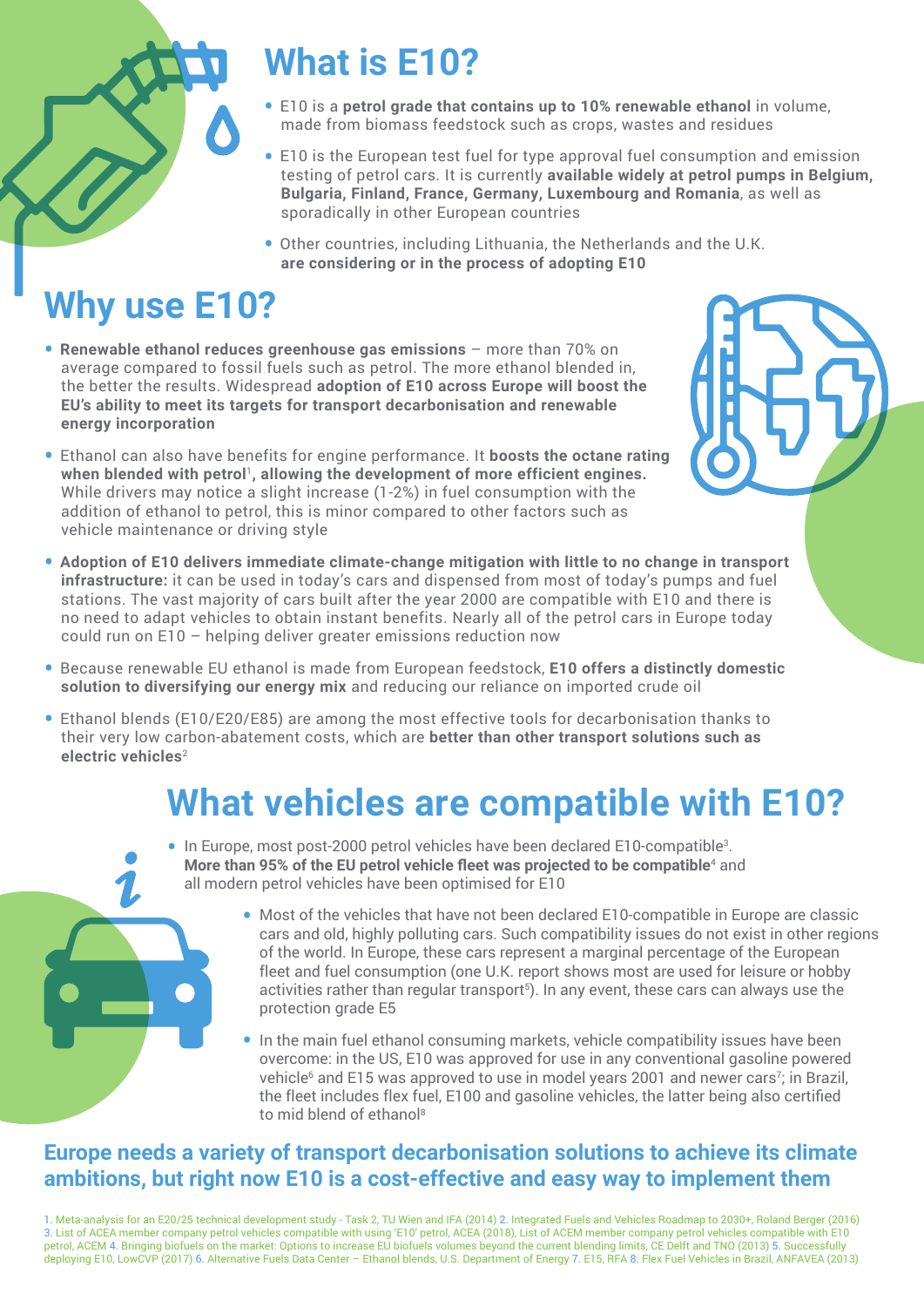### **How to successfully introduce E10**

#### Understanding the fuel logistics chain

- In Europe, 18 Member States can distribute two grades of petrol, seven can distribute three grades and three distribute one grade (with a second grade in certain large service stations)<sup>9</sup>
- Usually, the highest selling grade has a 95 octane rating with up to 5% or 10% ethanol, the second grade is a higher-octane petrol. The potential third grade is either used to have an additional protection grade (e.g. 95-E5), or to have a lower/higher octane rating grade (e.g. 91 or 100)
- **E10 has been introduced in three-grade environments (France/Germany) and in two-grade environments** (Belgium, Bulgaria, Finland, Luxembourg and Romania, where it replaced 95-E5)
	- There is no legal requirement to maintain E5 on the market since 2013. However, should a Member State find it necessary to continue supplying E5, this could be done through the premium high-octane grade, considering that a high portion of classic or performance cars are already using it

### Fuel labelling

- The European cars and motorcycle manufacturers' associations regularly update their **lists of E10-compatible vehicles**<sup>3</sup>
- As of 12 October 2018, labels are being placed on EU fuel pumps, new vehicle fuel flaps/caps, new vehicle owner's manuals and at dealerships<sup>10</sup>.

These labels will help to identify the fuel and their compatibility with new vehicles. **Introduction of E10 will be easier thanks to these clear visual identifiers**



### Energy taxation

- **Taxes represent more than 50% of the fuel price at the pump.**  The only factors that may increase the price at the pump of E10 compared to E5 are taxes, which could be accommodated to **reward the better environmental performance of ethanol compared to fossil fuels**
- Finland, Belgium and France have adopted a taxation system in support of more environmentally friendly energy. Experience in these countries reveals that a price difference of 4-5 eurocents/litres between E10 and E5 can effectively stimulate the uptake by motorists and ensure a swift switch